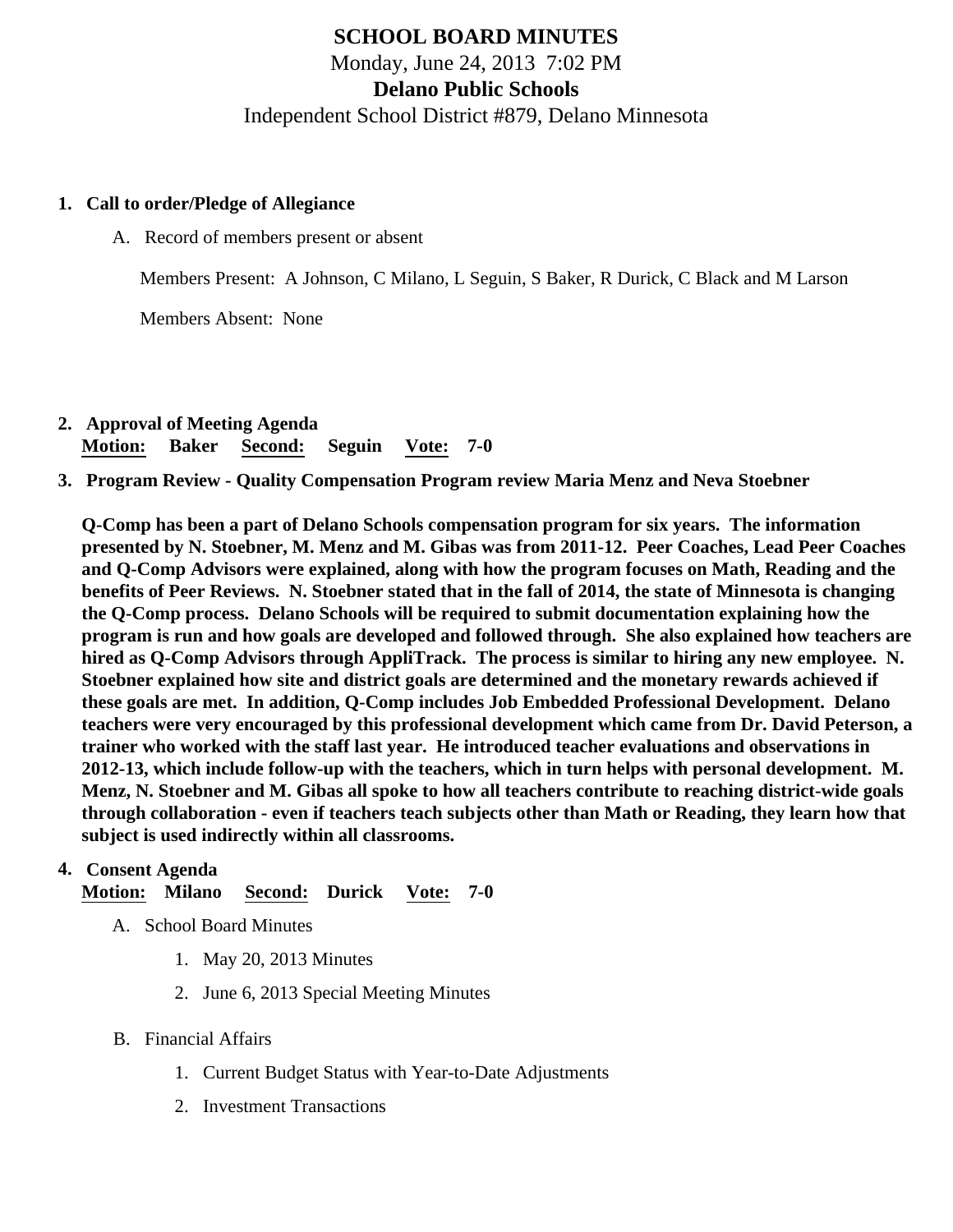- 3. [Wire Transfer](/docs/district/Business_Office/Wire_Transfer.pdf  )s
- 4. [Minnesota Liquid Asset Fun](/docs/district/Business_Office/Liq_AFY13.pdf )d
- 5. [Cash Repo](/docs/district/Business_Office/Cash_Report.pdf  )rt
- 6. [Revenue Report by Fu](/docs/district/Business_Office/SCHOOL_BOARD_REPORTS_-_REVENUE_BY_FUND_TOTAL__(Date__6_2013).pdf)nd
- 7. [Expense Report by Fu](/docs/district/Business_Office/SCHOOL_BOARD_REPORTS_-_EXP_BY_FUND_TOTAL__(Date__6_2013).pdf)nd
- 8. [Expense Report by Progra](/docs/district/Business_Office/SCHOOL_BOARD_REPORTS_-_EXPENDITURES_BY_PROGRAM__(Date__6_2013).pdf)m
- 9. [Expense Report by Obje](/docs/district/Business_Office/SCHOOL_BOARD_REPORTS_-_EXPENDITURES_BY_OBJECT__(Date__6_2013).pdf)ct
- 10. List of [Bills Presented for Payme](/docs/district/Business_Office/Detail_of_Monthly_Bills_Paid_6.24.13.pdf)nt
- C. Approve [Contract with Horizon Roofing In](/docs/district/Business_Office/Horizon_Roofing_Contract_2013.pdf)forthe 2013 Delano Middle School Reroof Project
- 5. [Resolution for Acceptance of Gifts](/docs/district/Business_Office/Resolution_for_Acceptance_of_Gifts_6.24.13.pdf) Motion: Baker Second: Larson Vote: 7-0

## 6. Personnel Matters:

C. Milano acknowledged contract/lane changes as they show our teachers are furthering their education for the betterment of our students. Motion: Seguin Second: Larson Vote: 7-0

A. Retirements/Resignations/Terminations

- 1. Jessica Nelson, DMS Special Education Teacher, resignation effective 08-01-13.
- 2. Anna Olson, DHS Mathematics Teacher and JV Girls Tennis Coach, resignation effective 6-7-13.
- 3. Sarah Rude, DHS Social Studies Teacher, resignation effective 6-7-13.
- 4. Matthew Nohner, 8th Grade Football Coach, resignation effective for the 2013-14 school year.
- 5. Paul Gabrelcik, DES Part-time Custodian, resignation effective 5-31-13.
- B. Recommendations for Employment
	- 1. John Anderson, DMS Special Education (EBD) Teacher, beginning 8-27-13. Replaces Jessica Paul who resigned.
	- 2. Claire Austin, DMS Special Education (SLD) Teacher, beginning 8-27-13. Rehired.
	- 3. Josh Hiltner, DES Grade 4 Teacher, beginning 8-27-13. New position.
	- 4. Laura MacLean, DMS Part-time Physical Education Teacher, beginning 8-27-13. Replaces Gerald Litfin who resigned.
	- 5. Julie Neby, DES/DHS Physical Education/DAPE Teacher, beginning 8-27-13. Was on a one year only contract. Rehired for 2013-14.
	- 6. Diana Johnson, DMS Long-term Substitute Teacher for Heidi O'Donnell who will be on family leave beginning 9-3-13 through 10-16-13.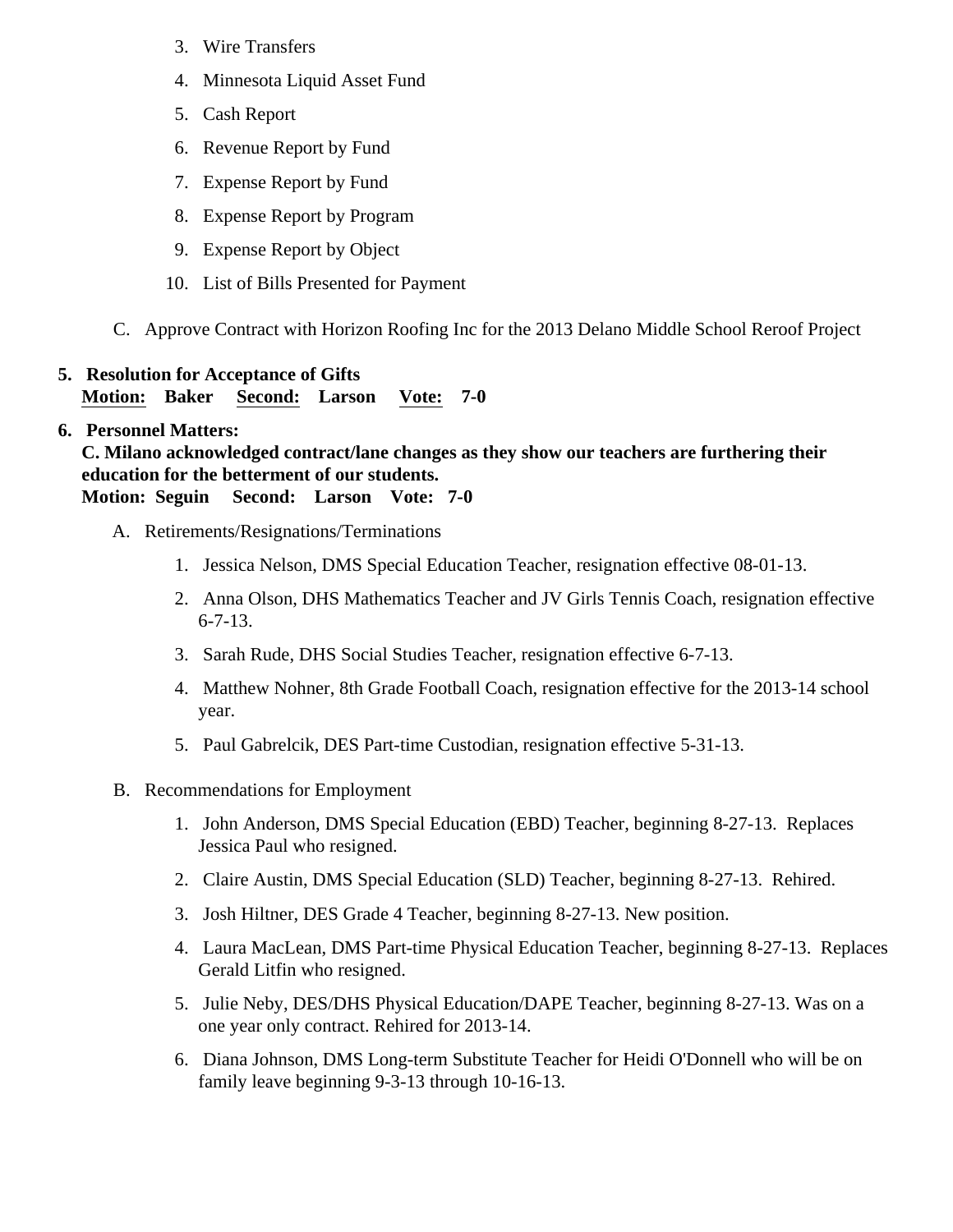- 7. Tristen Griffin, DHS Boys JV Soccer Coach, beginning 8-12-13. Replaces Sean Roff who resigned.
- 8. Laura MacLean, DHS Girls JV Soccer Coach, beginning 8-12-13. Replaces Johana Baugh who resigned.
- 9. Nick Jacobs, Substitute Youth Development Coordinator for Carley Boll who is on family leave, beginning 6-17-13 through 8-31-13.
- 10. Sommer Heikkila, Tiger Activitiy Center Aquatics, beginning 6-17-13.
- 11. Kalley Johnson, Tiger Activity Center Aquatics, beginning 6-17-13.
- 12. Ashley Lewis, Community Education Soccer Coach, seasonal position beginning 6-17-13.
- 13. Jessica Nelson, Tiger Kids Club Paraprofessional, seasonal position beginning 6-10-13 through 8-1-13.
- 14. Anna Van Beusekom, Tiger Kids Club Student Aide, beginning 6-7-13.
- 15. Melissa VanCura, Tiger Kids Club Student Aide, beginning 6-7-13.
- 16. ESY Summer Program certified staff include: Alyssa Ihli, Kristi Nyquist, Melissa Scott, Emily Hutter, Jacob Dorsey, Amy Buth, Jessica Nelson, Andrew Fredericksen, and Sarah Bersie. Non-certified staff include: Alison Swieton, Abby, Ihli, Jamie Harms, Melissa Udstrand, Lisa Wedlund-Moonen, Jessica Cook, Linda Grangoth, Paul Shoger, Joanna Arnold, Tammy Pellaton, Erik Peterson, Carol Nelson, Janet Berzins, Kris Zeller, Melissa McKay, Sara Mart, Debra Chapa, Dawn Vanderbroek, Amy Meehan, Matthew Chapa, Cindy Rammage, and Tracy Parks. ESY Summer Program begins July 8 and ends Aug 8.
- C. Contract Changes/Approvals
	- 1. 2013 2015 Food Service Staff Labor Agreement
	- 2. 2013 14 Memorandum of Agreement on Job Sharing between Sondra Hinnenkamp and Rebecca Olmscheid for Grade 2 at DES.
	- 3. 2013 2015 Youth Development Coordinator Personnel Contract for Carley Boll, effective 7-1-13 through 6-30-15.
	- 4. 2013 2015 Volunteer Coordinator Personnel Contracts for Shelley Hutchins and Margaret Max, effective 7-1-13 through 6-30-15.
	- 5. 2013 2015 Tiger Kids Club Coordinator Personnel Contract for Rebecca Seiberlich, effective 7-1-13 through 6-30-15.
	- 6. Oda Sturey, DHS/DMS Part-time Food Service Worker, position change to part-time Food Service Administrative Assistant, effective 7-1-13.
	- 7. 2012 13 Administrative Performance Pay
- D. Leaves of Absence
	- 1. Matt Nohner, DHS Mathematics requesting family leave beginning approximately 12-12- 13 through 12-20-13.
	- 2. Holly Schrupp, Community Education Preschool Paraprofessional requesting unpaid leave of absence beginning 2-1-14 through 6-4-14.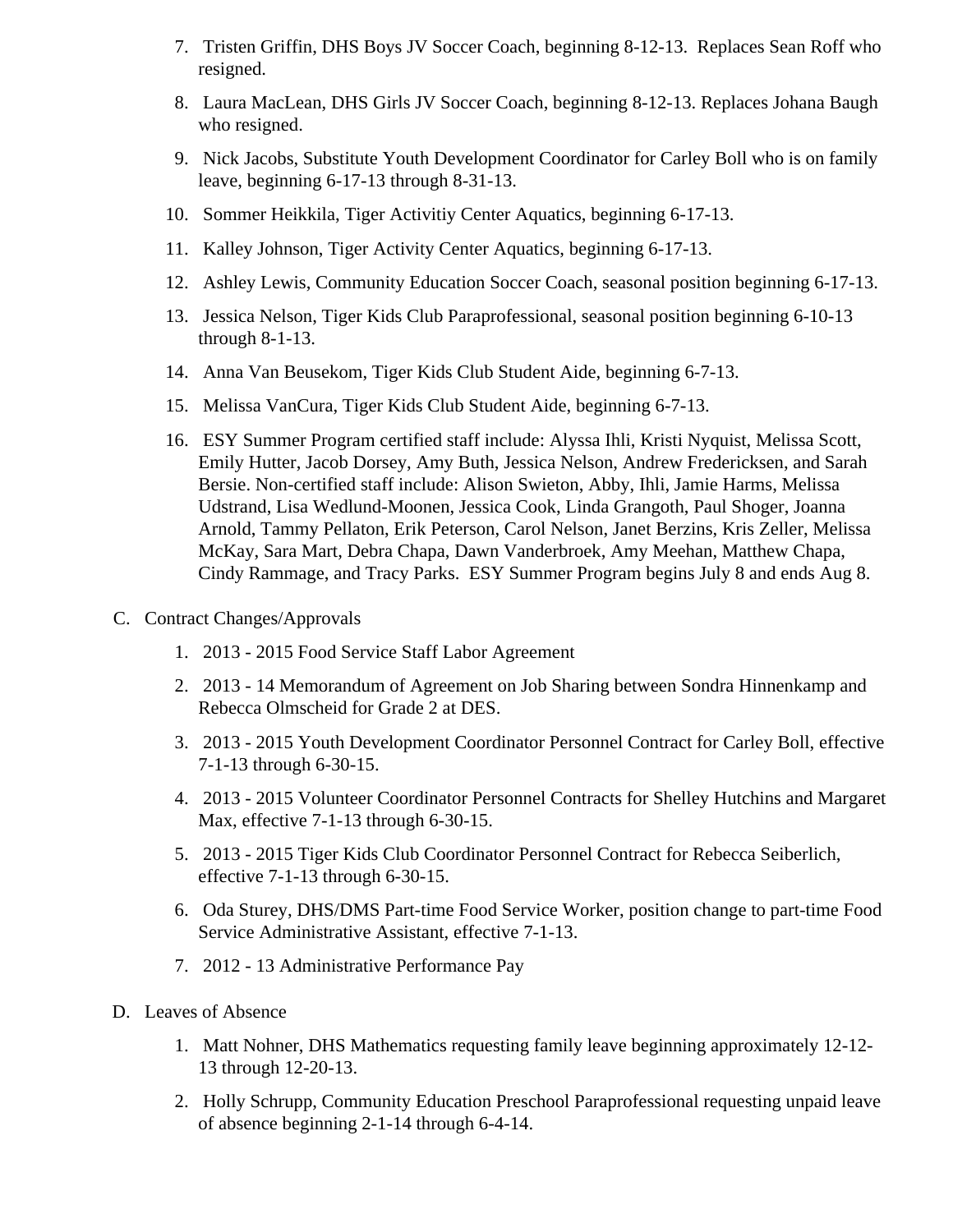- 7. Public Comment: School patrons are given the opportunity to address the school board regarding items that are not on the agenda. All patrons will be asked to state their name and address for the record. Jen Millard, parent of a student from Montrose, asked the board to consider bussing for open enrolled students. A. Johnson stated that our school district is run by policies and we will not offer transportation at this time because our policy does not include bussing open enrolled students. Brenda Anderson, parent of a student from Montrose asked if the board had any alternative suggestions. A. Johnson suggested that citizens should reach out to Superintendent Schoen for alternative options.
- 8. Administrative Reports
	- A. Superintendent

Mr. Schoen reported that the Strategic Planning process has entailed approximately 1000 hours of time and commitment for district staff. The district has established four major benchmarks: Technology, Curriculum, Facilities, and Staff Development. The Cabinet has determined Smart Goals and Action Steps which are all tied to time frames of 3-4 months. Mr. Schoen stated that he hopes for board action on the district Strategic Plan at the July Board meeting so the plan can be unveiled to the district in August. The Strategic Plan is a working document and will be revisited on a regular basis to make changes and updates over the next five years.

- B. Principals:
	- 1. Ms. Klinkner

Ms. Klinkner reported on all the accomplishments that took place at Delano Middle School throughout the 2012-13 school year. She also reported that student grades are checked more frequently by parents and students through Family Access. Ms. Klinkner expressed that volunteers were abundant this year at DMS, the after school program "Homework Help" was accessed over 900 times, and 70% of students earned Honor Roll status this year. In addition, science teacher Mr. Rick Haley, has completed Gateway to Technology training and is ready for next year's new GTT class.

2. Dr. Heil

Dr. Heil reported that 188 students walked at graduation. In addition, meetings have begun regarding the middle school auditorium transformation. A group of individuals including staff, parents and community members have come together to support the effort to update the auditorium. In addition, Dr. Heil is meeting with Randy's Sanitation regarding green initiatives at DHS. Dr. Heil has also began working on a program to be kicked off in the 2013-14 school year. This program will showcase where DHS students go after graduation to encourage individuals to think about their future beyond high school - colleges, military, technical school, etc.

3. Mr. [Schuler](/Minnesota_Reading_Corps_at_Delano_Elementary_PP.pdf)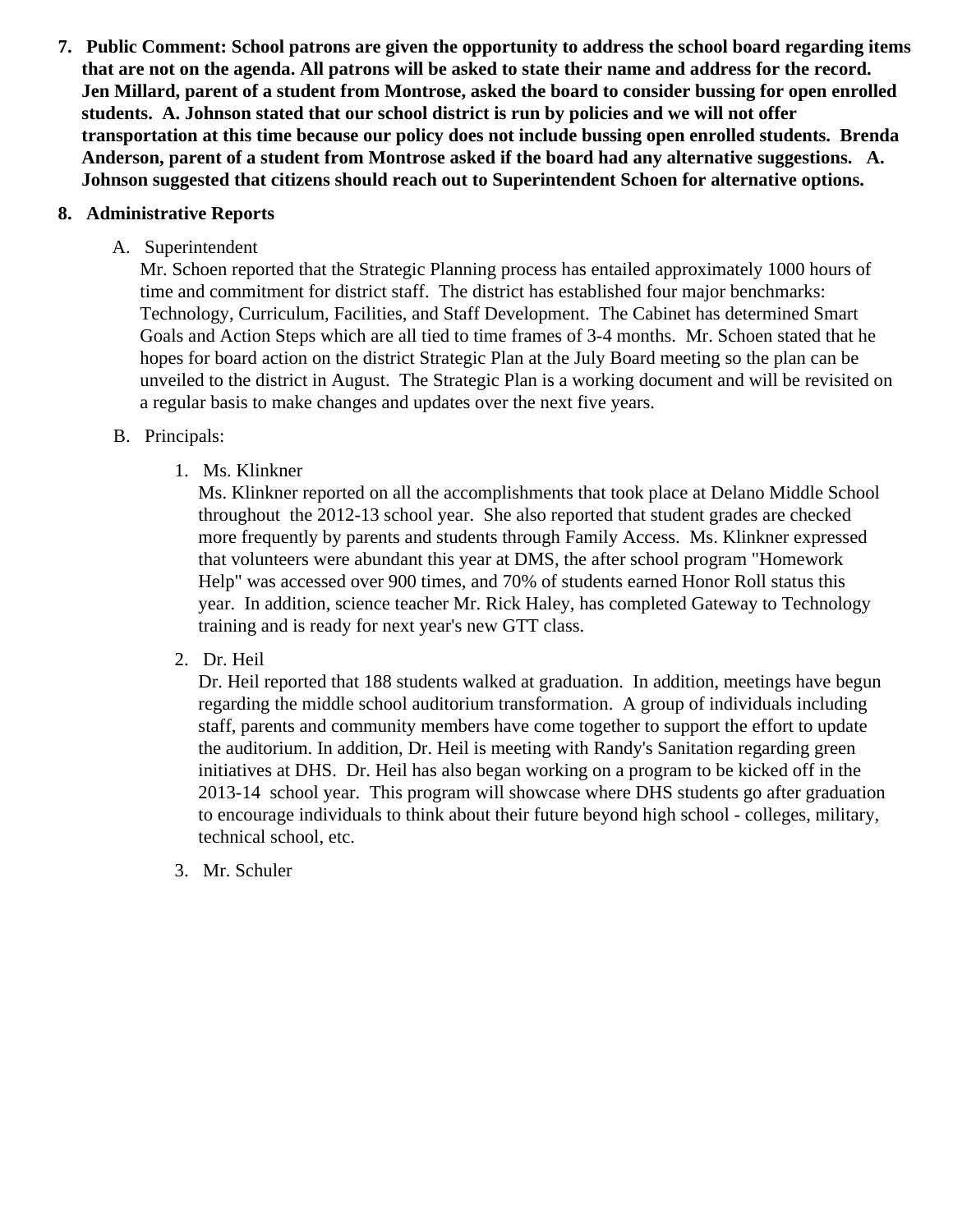Mr. Schuler, Deborah Dieterich and Lydia Dieterich reported on the Reading Corps program at DES. Reading Corps assists in teaching every child to read at grade level by the end of 3rd grade, because after 3rd grade students read to learn. In 2008, 84 students were served and in 2012, 259 students were served. Mr. Schuler added that since the inception Reading Corps at DES, all students have passed the MCA's in Reading. Presently, DES is interviewing for new Reading Corps teachers as Deborah and Lydia Dieterich are leaving the program. Mr. Schuler also reported on the Student Success Team. This program assures that students are successful academically and behaviorally through teacher intervention with students. Of those students worked with, 90% were not referered to special education and 85% of the teaching staff utilized this group to help get student needs met by sharing concerns and getting help with student issues. Mr. Schuler shared news about the 4th grade sleepover and the WEM award given to Meredith Huikko, which is given to individuals who dedicate their lives to educate others. In addition, DES is still awaiting news regarding the National Blue Ribbon Award which will be announced in September.

C. Business Manager

Ms. Reeder reported on legislative changes made for the 2013-14 and 2014-15 school years. The legislative changes are outlined in Ms. Reeder's Business Manager Report at [/docs/district/Business\\_Office/Business\\_Manager\\_Report\\_6\\_24\\_](/docs/district/Business_Office/Business_Manager_Report_6_24_13.pdf)13.pdf

- D. Community Education Director Ms. Johnson reported that all the Community Education summer programs are up and running. She also stated that there are 800 students/adults registered for the programs in June.
- 9. Board Reports
	- A. MAWSECO

A. Johnson reported that the board met on Tuesday, May 21. The board discussed summer perso contracts and they approved the new director, Janelle Buller. A. Johnson also stated that the paraprofesssional group is now unionized.

B. Wright Technical Center

R. Durick reported that the board met on Tuesday, June 4, and it was Julie Warner's last meeting. They reviewed the budget and adopted a new budget for next year. R. Durick also mentioned that they are looking for potential builders for next year's student house building project.

C. Schools for Equity in Education (SEE)

C. Milano reported that this meeting was the last general membership meeting for the year. She stated that SEE is going in the right direction to assure that school funding is equalized in the future and Brad Lundell, the director of SEE, is also seeing some movement to equalize funding for the public schools in Minnesota. C. Milano spoke to Tom Melcher's presentation which covered the improvements to this equalization of funding for the next few years.

D. Delano Area Sports Arena (DASA)

M. Larson reported that the board met on Wednesday, June 19. They looked at the financials and proposed a budget for next year. M. Larson also stated that they are looking to make some improvements to the ice arena for next year.

## E. Staff Development

C Milano reported on Q-Comp and the individual school achievements. She also talked about Gateway to Technology and the Strategic Planning process. C. Milano also mentioned the 2% the legislature is requiring schools set aside for staff development.